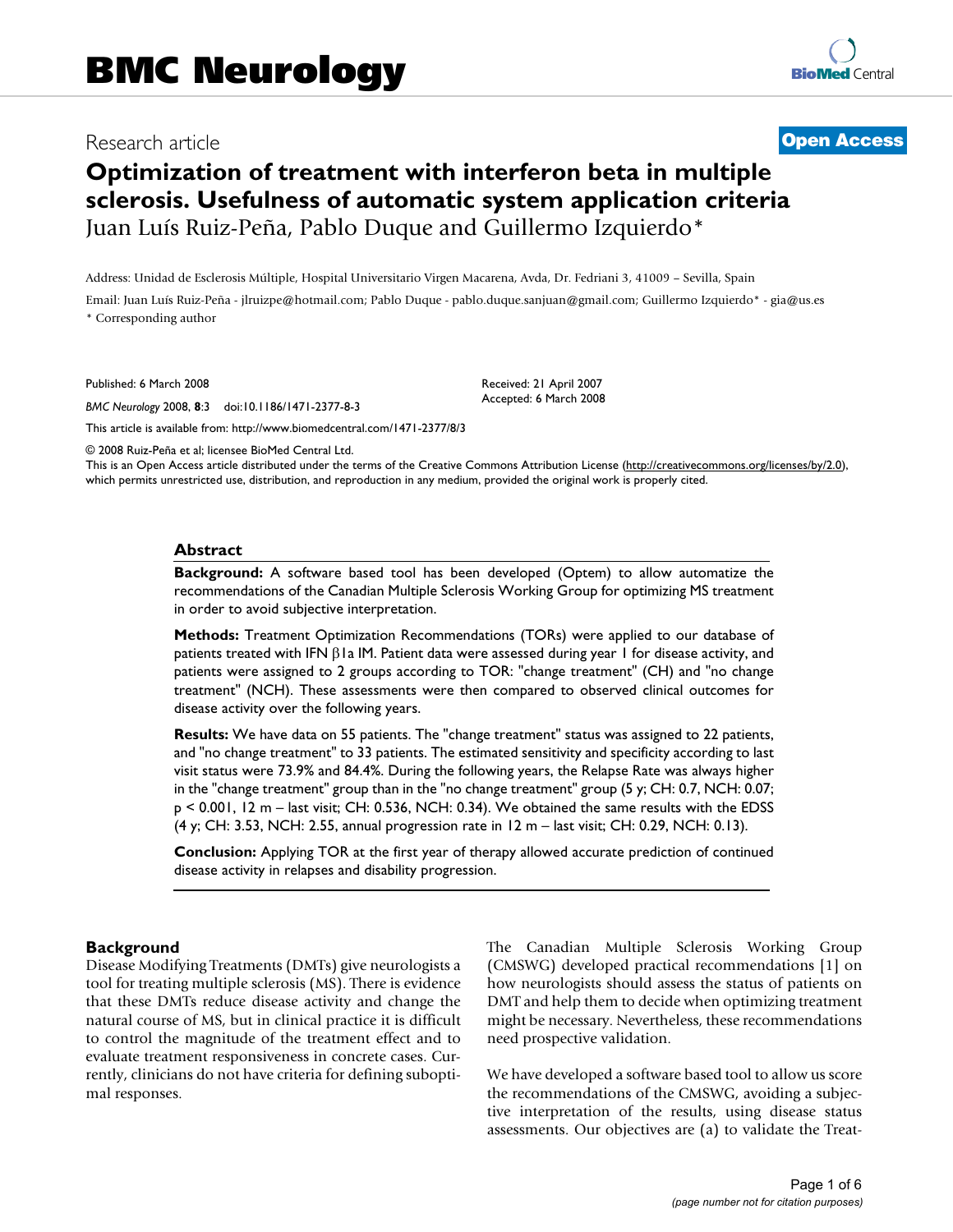ment Optimization Recommendations (TORs) established by the CMSWG, using an automatic program developed by our group in application to a Spanish population of definite relapsing-remitting MS (RRMS) patients initially treated with interferon beta 1a, 30 mg/ week IM; and (b) to evaluate whether TOR disease status assessments (based on relapses and disability progression) after one year of treatment with low dose interferon beta 1a can predict clinical outcomes after years of treatment.

# **Methods**

# *Study population*

We reviewed 55 patients from the database of the MS Clinic of Hospital Universitario Virgen Macarena (Seville, Spain) who were diagnosed of RRMS according to the criteria of Poser et al [2], and treated with Interferon β 1a IM 30 mg/week. These patients started treatment between January 1998 and May 2004, and were subjected to prospective follow-up. Patients were evaluated at least four times a year to assess disability, and the number and severity of relapses. Disability was measured by trained neurologists using Kurtzke's EDSS [3]. All patients gave written informed consent for storage of their data in a central database for research purposes and the study was approved by the hospital's ethical committee.

# *Optem*

Optem is a software tool developed by our group, allowing easy and objective automatic optimization of treatment changes based on the CMSWG criteria. The program comprises three screens – one for each field examined: attacks, progression and magnetic resonance imaging. On completing these fields, the program automatically develops a risk report based on the information supplied in each screen. Following the optimization criteria of the CMSWG, and concluding whether the patient must be optimized towards other treatment or can continue with the current therapy.

In the screen "attacks" the application assesses 3 parameters: relapse reduction, relapse recovery and severity, scoring from 0 to 3 points according to null, low, medium or high level.

In order to determine the relapse reduction, the software calculates the "annual relapse rate" for each period. The number of relapses is registered for each period and is considered to be "Low" for a relapse rate reduction between 75 and 99%, "medium" for a relapse rate reduction between 35 to 74% and "high" if the result ranges between a 0 and 34%.

Relapse recovery is considered to be "low" if there is a prompt recovery, "medium" if recovery is incomplete at 3

months and "high" if recovery is not complete at 6 months.

Relapse severity is considered to be "mild", "moderate" or "serious" depending on corticosteroids use, hospitalization, functional systems affected and activities of daily living.

In the screen "progression", disability progression is assessed under two categories: EDSS and clinical progression. It is considered low, medium or high with according to EDSS progression and the presence of sensitive, motor, cerebellar or cognitive symptoms.

The screen "MRI" evaluates changes in imaging parameters and classifies as "none" for no change, "low" if there are changes in 2 categories, "medium" for changes in 3 categories and "high" for changes in more than 3 categories. The six categories evaluated are: Gadolinium enhancing lesions, new T2 lesions, T2 burden of disease, new T1 lesions, T1 burden of disease and brain atrophy.

This information is stored and can be shown on-screen to graphically illustrate the evolution of the risk reports on a given patient and his or her tendency to maintain or worsen disease status.

# *Clinical assessments*

TORs were applied retrospectively to our patients. The criteria used were based on the CMSWG modified analog model, but imaging data were not considered because MRI was not performed in all cases, following Freedman et al recommendation when MRI is no available [4]. Patient data were assessed during year 1 for disease activity by relapse and progression rate, and subjects were assigned to two groups according to TOR. The levels of concern were "change treatment" (CH) and "no change treatment" (NCH). According to the analog model, if all three items were "low", two of them were "medium" or any one of them was "high", then it was likely that treatment response might be suboptimal and patients were therefore assigned to the "change treatment" group.

These assessments were then compared to observed clinical outcomes for disease activity over the following years.

Patients were evaluated until the neurologist decided to change or discontinue the immunomodulatory treatment.

To evaluate the patient evolution in each group, the number of relapses per year and EDSS were calculated for each year ( $2<sup>nd</sup>$ ,  $3<sup>rd</sup>$ ,  $4<sup>th</sup>$  and  $5<sup>th</sup>$ ) and patient, and the means for each group (CH or NCH) were compared. We also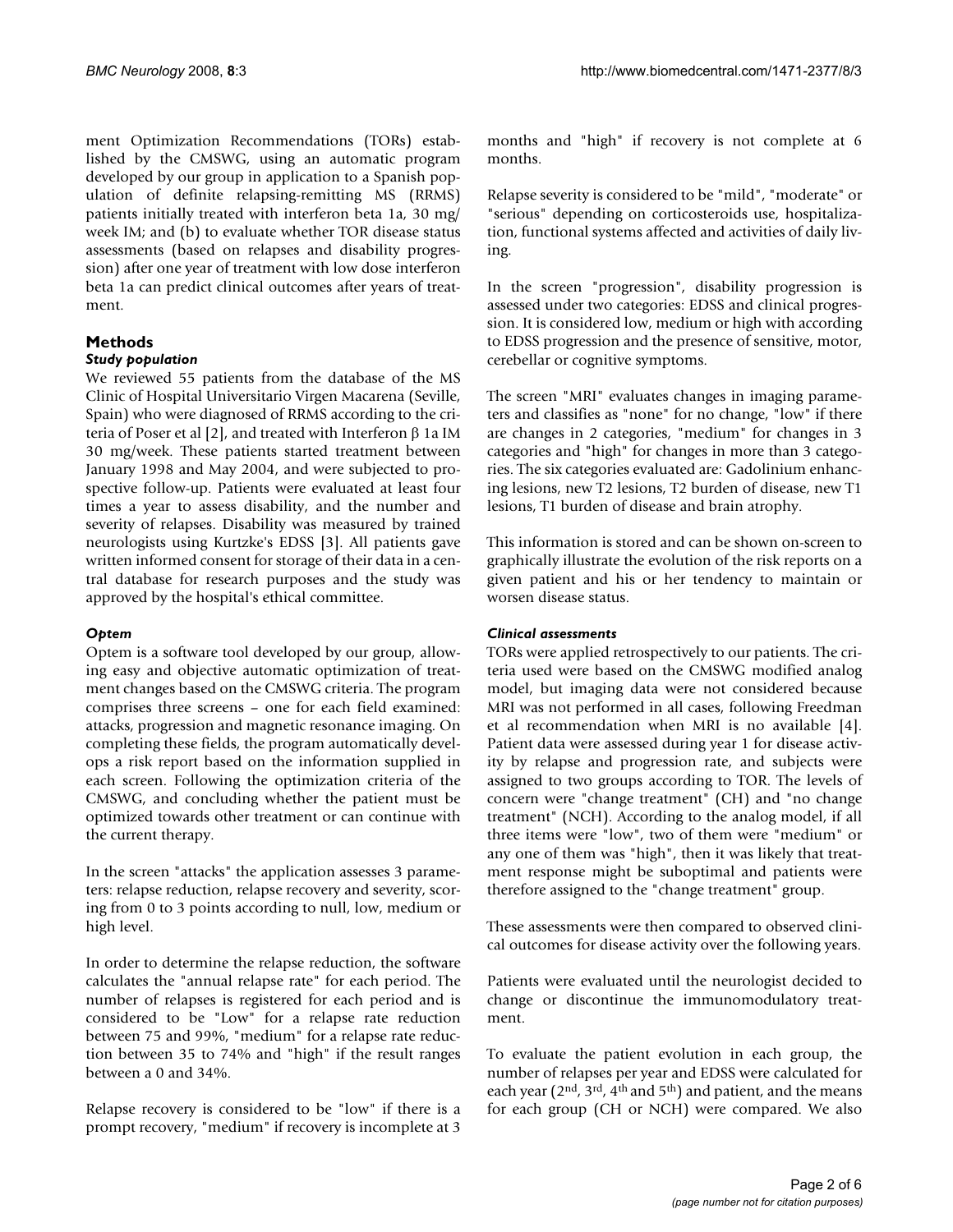used the relapse rate and the progression rate for the interval of 4 years ( $2<sup>nd</sup>$  to  $5<sup>th</sup>$ ), to compare both groups.

## *Statistical analysis*

Data were processed using the SPSS version 11.0.0 statistical package, and a descriptive and analytical statistical analysis was carried out.

The mean, standard deviation (SD), median, and the upper and lower quartiles were used for the description of numerical variables. A comparison between the "change treatment" (CH) group and the "no change treatment" (NCH) group was made in relation to relapse and progression data, using univariate analysis of variance (ANOVA).

The sensitivity of the algorithm was calculated as the number of patients considered as CH (need for change) by the tool amongst the total population of patients considered as non-responders after the evolution period.

The specificity of the algorithm was calculated as the number of patients who responded to treatment in relation to the patients considered as NCH ("no need for change").

# **Results**

#### *Subject demographics and clinical parameters*

We have data on 55 patients (10 males, 45 females) assigned to therapy with IFN beta 1a IM for 51 months (range 18 – 84). Data from other DMTs were excluded due to the required homogeneity in therapy in a validation study of treatment response criteria. The mean number of relapses within the previous two years was 2.5 (range 2– 7), and the baseline EDSS was 1.8. "Change treatment" (CH) status was assigned to 22/55 patients (40%), and "no change treatment" (NCH) to 33 patients (60%). Table 1 displays the demographic and clinical characteristics of the two patient populations, showing no differences in baseline characteristics.

The number of patients analysed in each period were 55 in the 1st and 2nd year, 44 in the 3rd year, 34 in the 4th, and 23 in the 5th year. During the first two years of therapy (one year before and one year after optimization), all patients continued with the same treatment, dose and route of administration. During the third year, 10 patients switched treatment, versus 12 and 9 patients in the fourth and fifth years, respectively. At the end of the follow-up period, 9 out of 22 (41%) patients of the NCH group and 14 of 32 (44%) of the CH group continued with the same treatment, dose and route of administration. These differences were not statistically significant. In those cases where treatment was changed to a higher dose, this was not attributable to side effects; but rather, from the application of the treatment criteria of the Andalusian health authorities to the clinical evolution parameters in relation to relapses and progression. Despite this, there were no losses in terms of patient follow-up. All patients initially evaluated continued follow-up at the MS Unit with the same or different therapy.

# *Sensitivity and specificity*

The estimated sensitivity according to the last visit status of every patient was 73.9%. In turn, specificity was 84.4%, and the positive predictive value was 77.3%.

# *Relapse rate during year 2–5*

Figure 1 shows the mean number of attacks during the complete period ( $2<sup>nd</sup>$  to  $5<sup>th</sup>$  year). The differences appeared after the second year  $(0.52 \pm 0.67 \text{ vs. } 0.39 \pm 0.7,$ p = 0.5, CH vs. NCH, respectively), and increased after the third year  $(0.61 \pm 0.77 \text{ vs. } 0.34 \pm 0.68, \text{ p} = 0.24 \text{ CH vs. } 0.64 \text{ s}$ NCH, respectively) and fourth year (0.60  $\pm$  0.51 vs. 0.26  $\pm$  $0.56$ ,  $p = 0.07$  CH vs. NCH, respectively), but were not statistically significant until the 5<sup>th</sup> year (0.7  $\pm$  0.66 vs. 0.07  $\pm$  $0.26$ ,  $p = 0.001$  CH vs. NCH, respectively).

On considering the global follow-up period of those patients who completed follow-up until the 5th year without changing treatment, and the period covering from years 2 to 5, the differences were seen to be clearly significant (CH:  $1.72 \pm 1.58$ , NCH:  $0.85 \pm 1.20$ , p = 0.02).

#### *Progression during year 2–5*

On analyzing EDSS progression (Figure 2), we observed a statistically significant difference from the second year onwards  $(3.47 \pm 1.45 \text{ in the CH group vs. } 2.37 \pm 1.17 \text{ in }$ the NCH group,  $p = 0.003$ . This difference was main-

**Table 1: Clinical data of patients before treatment in both groups (p > 0.05)**

|                               | <b>CHANGE (CH)</b> | No Change(NCH) |
|-------------------------------|--------------------|----------------|
| Number                        | 22                 | 33             |
| Time to treatment (months)    | 52.5               | 51.2           |
| <b>EDSS</b> before treatment  | l.86               | 1.87           |
| Attacks 2 yr. before treatmen | 2,7                | 2.3            |
| Attacks I yr. before treatmen | 1.9                | 1.9            |
| Age at onset                  | 27.3               | 27.0           |
| Duration of disease           | 13.7               | 12.6           |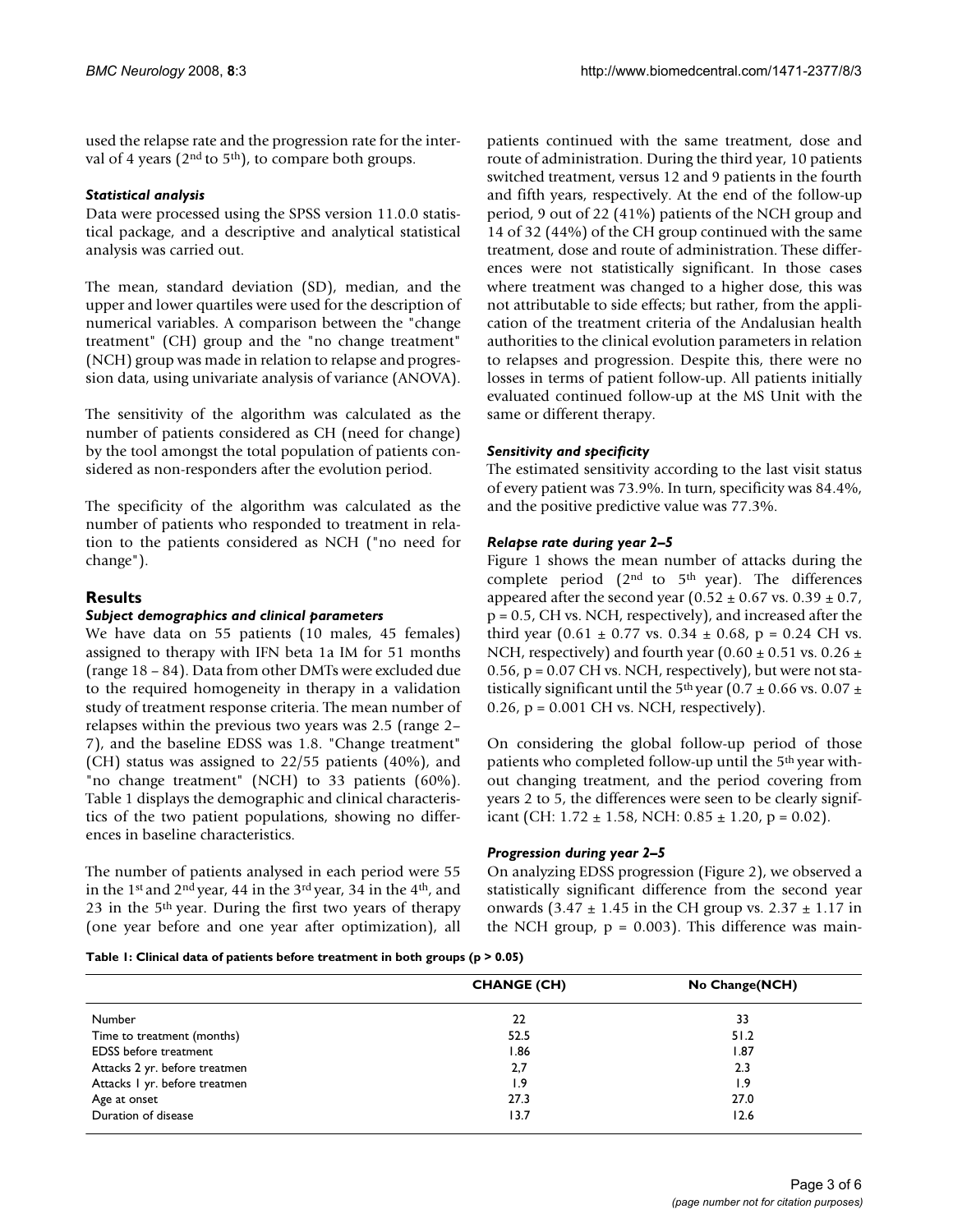

#### **RELAPSES**

tained after the third  $(3.86 \pm 1.67)$  in the CH group vs. 2.57  $\pm$  1.54 in the NCH group, p = 0.01), fourth (4.42  $\pm$  1.69 in the CH group vs.  $2.63 \pm 1.54$  in the NCH group, p = 0.003) and fifth year of follow-up  $(4.28 \pm 1.6 \text{ in the CH})$ group vs.  $2.68 \pm 1.7$  in the NCH group,  $p = 0.04$ ). The annual progression rate (EDSS points/year) from the 12 month visit to the last visit was higher in the group "change treatment" as compared to the "no change treat-

ment" group (CH:  $0.29 \pm 0.34$ , NCH:  $0.13 \text{ p} = 0.03$ ).

#### **Discussion**

The lack of criteria for DMT efficacy in MS is an important and unresolved issue. Several DMTs are now available for the treatment of MS, and have been shown to alter the clinical course of the disease by decreasing activity and delaying the progression of disability. Nevertheless, many patients continue to experience disease activity whilst on treatment, and recommendations have been made on how the success of therapy in an individual patient can be assessed. However, even after having identified criteria for a suboptimal response to current treatments, clinicians require guidance on how to improve the outcomes [5]. First Bashir et al. [6] and subsequently a consensus group [1] addressed this problem with objective clinical criteria. The main recommendation of this consensus group is to collect data as soon as possible, in order to allow neurologists to change therapy when treatment is considered to be ineffective. With our program, the Canadian group criteria can be applied prospectively, easily and objectively.

In our study, patients treated with interferon beta 1a IM, 30 mg/week, might potentially be considered as candidates for treatment change according to TOR, after one year of treatment and without including MRI data. The results presented by Freedman et al [4] were different when Rebif 22 was used, and only 10–12% of 362 patients were considered to be candidates for change.

The annualized relapse rate of those patients on Avonex from year 2 to year 5 was 1.72 for those assigned to the "CH treatment group" and 0.84 for these assigned to the "NCH treatment group". In the work of Freedman et al., the combined annualized relapse rate for patients on Rebif 22 or 44 during years 2 to 4 was 0.48 for those with no or low concern during year 1, and 1.12 for those assigned to medium or high concern. Most patients in both subgroups treated with Rebif (48% on 22 mg dose and 53% on 44 mg dose) assigned to the high concern status had more than one attack per year. These results are similar to our own data. The differences in the classification of the status of concern, and the different doses and route of administration of interferon beta 1a may make difficult additional comparisons between the study by Freedman et al. and our own data.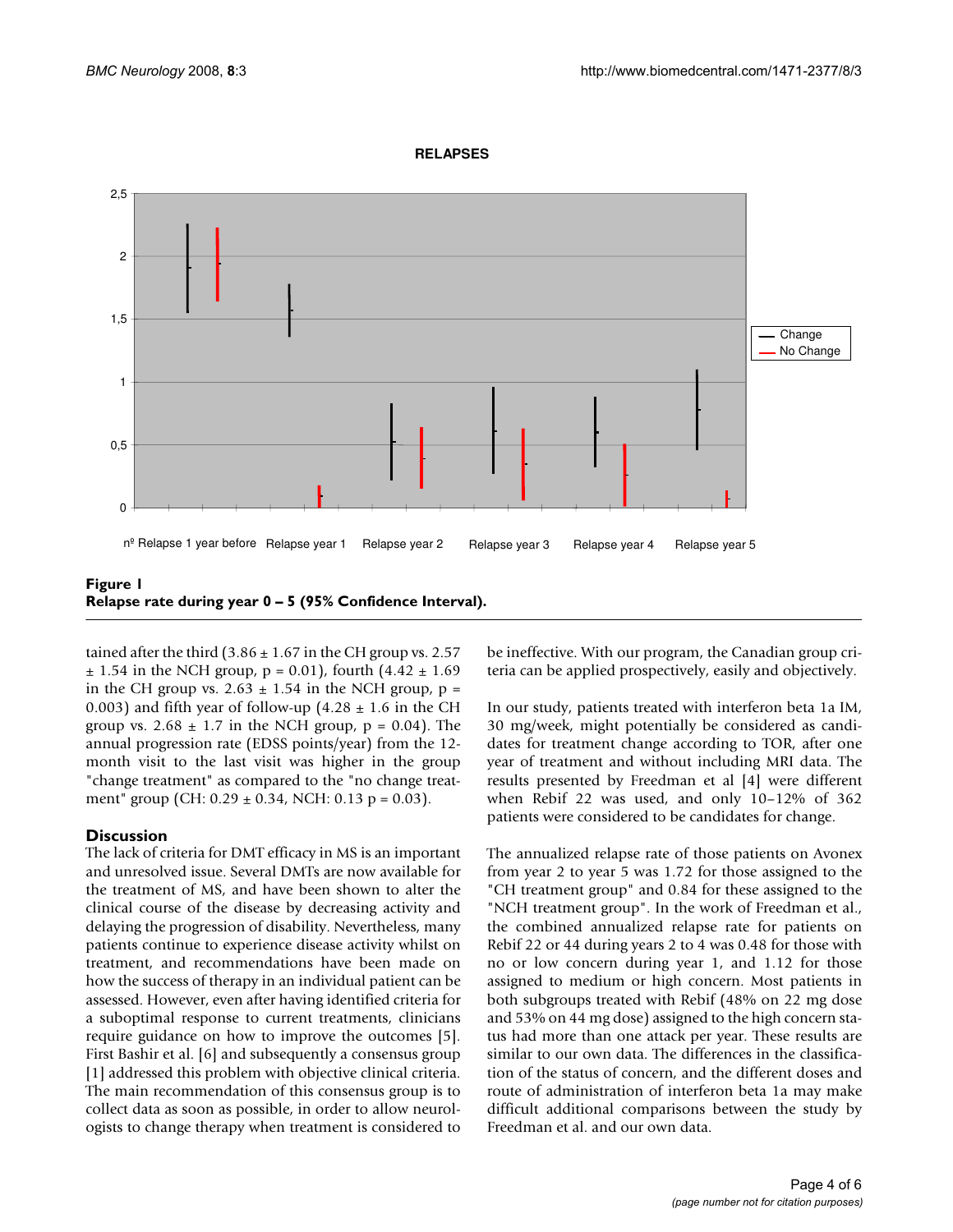

#### **PROGRESSION**

**Figure 2 Progression of disability from year 2 to year 5. (95% Confidence Interval, EDSS: Expanded Disability Status Scale).**

Our data showed that treatment optimization recommendations applied at the end of the first year of therapy based exclusively on clinical outcomes are useful to predict a high level of clinical activity (relapses and disability), with a high sensitivity and specificity.

Surprisingly, in our study the tool showed to be more effective in predicting EDSS progression rather than changes on the relapse rate. At the end of the first year of follow-up (2nd year after the start of treatment), when all 54 patients continued with the same treatment, the difference on EDSS was already seen (3.47 points in the high risk group versus 2.37 points, with a high level of statistical significance,  $p = 0.003$ , after the second year). At the end of the third year, the difference was similar, though the level of statistical significance decreased because 10 patients changed treatment and were not considered in the statistical analysis. After the third year, the differences proved to be stable, although the level of statistical significance decreased further still, because of the fewer remaining patients in the sample (Figure 2).

We lost a similar number of patients in both groups, and we are unable to explain this observation. In fact, we expected to have more losses in the CH group because of a poorer disease evolution. Anyhow, it is clear that those patients considered by the algorithm as candidates for change, who continue with the same treatment, are at high risk of a poorer course than those considered as noncandidates for change.

The lack of significant differences on the relapse rate until the fifth year of treatment can be due to the fact that a clear reduction of the relapse rate was observed in both groups.

Freedman et al. [4] found no statistically significant differences on EDSS parameters from years 2 to 4, though it is necessary to point out that 19% of the patients treated with Rebif 22 and only 5% of those treated with Rebif 44 progressed more than 1 point for EDSS. The differences in the dose, route and frequency of administration of IFNbeta 1a of Avonex and Rebif, could partly explain these differences.